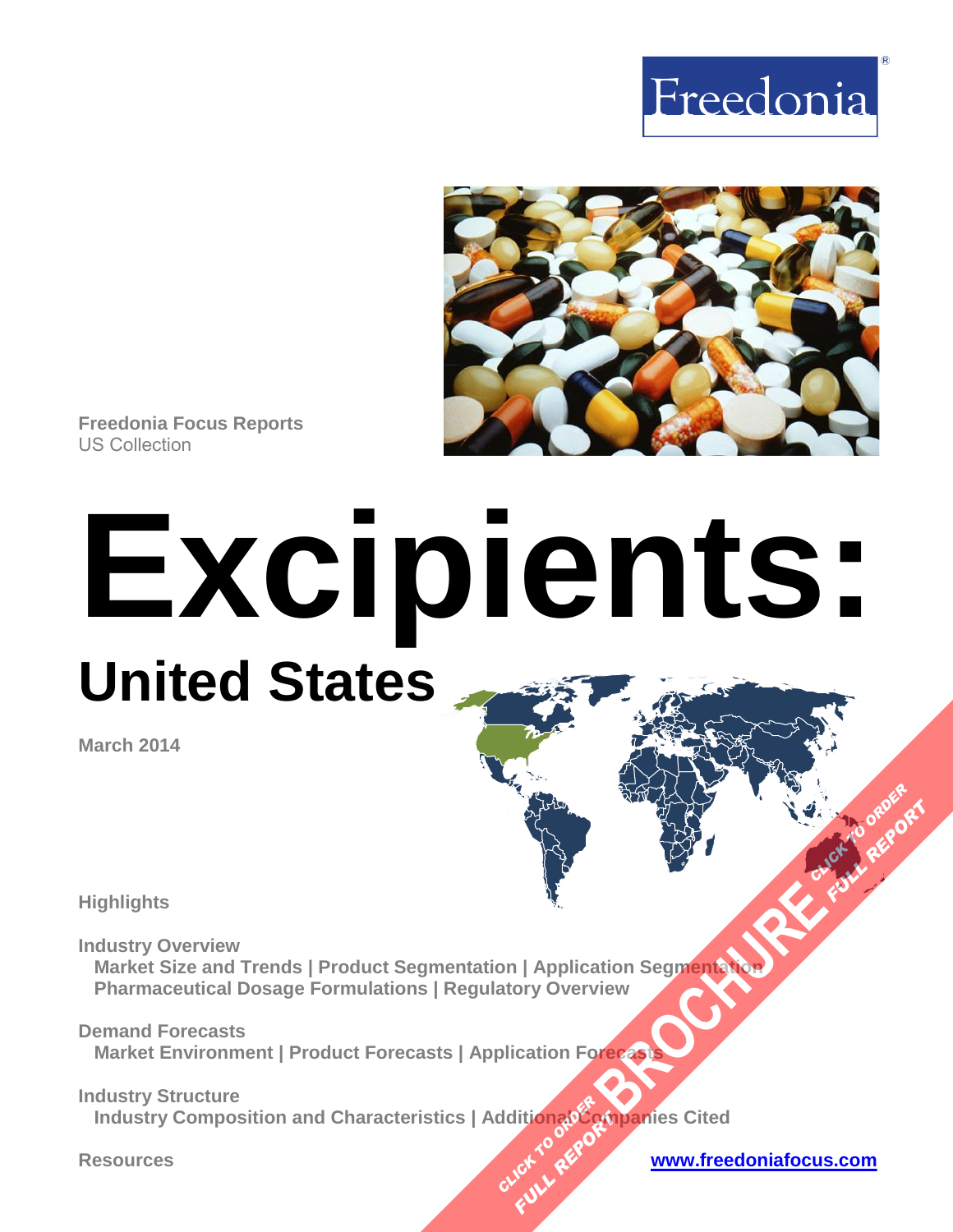### <span id="page-1-0"></span>ABOUT THIS REPORT

#### Scope & Method

This report forecasts US excipient demand in pounds and US dollars at the manufacturers' level to 2018. Total demand in dollars is segmented by product in terms of:

- polymers
- alcohols
- minerals
- gelatin
- other products such as sugars, dyes and pigments, and flavors.

Total demand in dollars is also segmented by application as follows:

- fillers and diluents
- binders
- suspension and viscosity agents
- coatings
- solvents
- other applications such as flavoring agents, capsules, and disintegrants.

To illustrate historical trends, total demand in dollars is provided in an annual series from 2003 to 2013; the various segments are reported at five-year intervals for 2008 and 2013. Forecasts are developed via the identification and analysis of pertinent statistical relationships and other historical trends/events as well as their expected progression/impact over the forecast period. Changes in quantities between reported years of a given total or segment are typically provided in terms of five-year compound annual growth rates (CAGRs). For the sake of brevity, forecasts are generally stated in smoothed CAGR-based descriptions to the forecast year, such as "demand is projected to rise 3.2% annually through 2018." The result of any particular year over that period, however, may exhibit volatility and depart from a smoothed, long-term trend, as historical data typically illustrate.

Key macroeconomic indicators are also provided at five-year intervals with CAGRs for the years corresponding to other reported figures. Other various topics, including profiles of pertinent leading suppliers, are covered in this report. A full outline of report items by page is available in the **Table of Contents**.

### Sources

*Excipients: United States* is based on *[Excipients](http://www.freedoniagroup.com/DocumentDetails.aspx?ReferrerId=FL-FOCUS&studyid=3146)*, a comprehensive industry study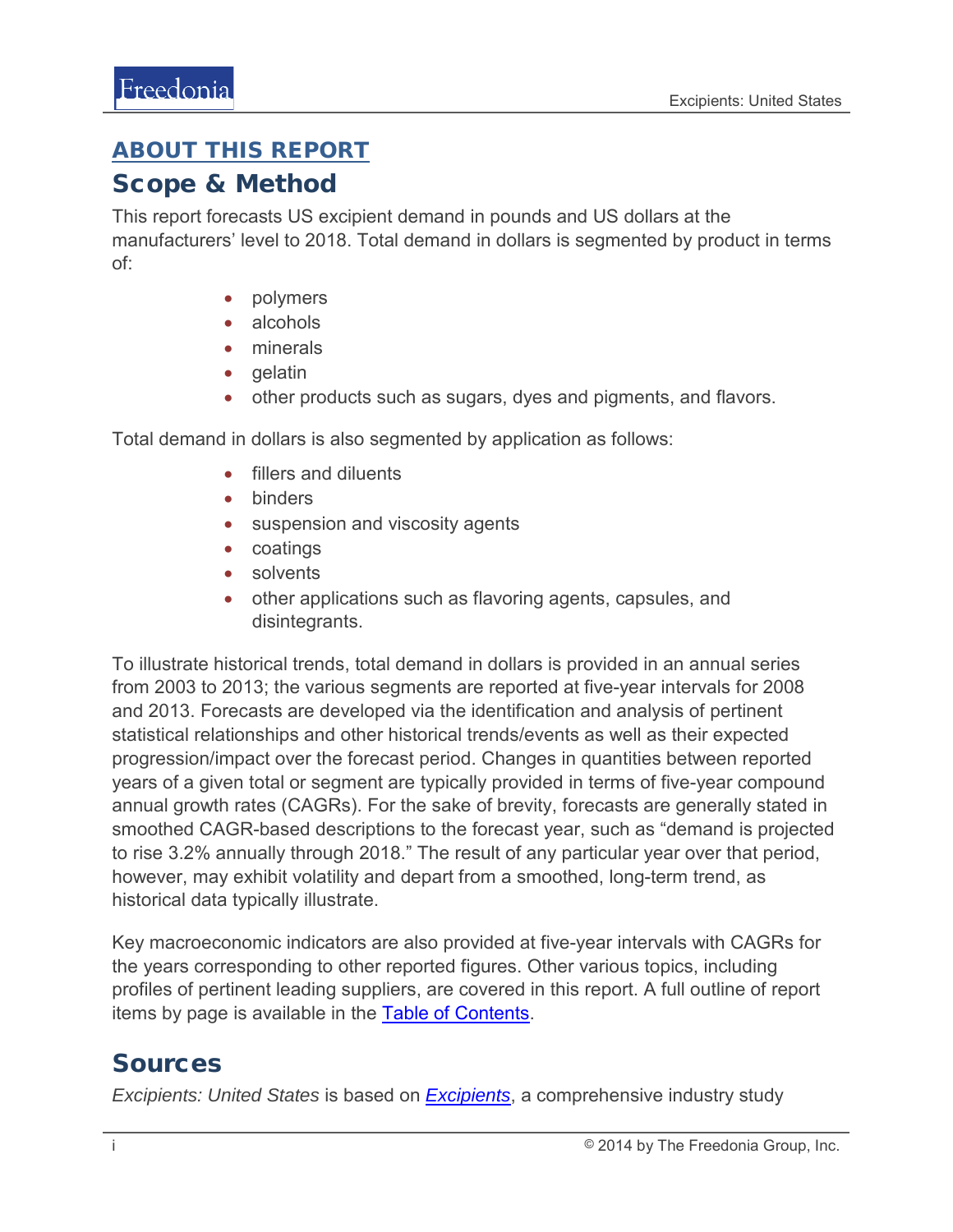published by The Freedonia Group in March 2014. Reported findings represent the synthesis and analysis of data from various primary, secondary, macroeconomic, and demographic sources including:

- firms participating in the industry, and their suppliers and customers
- government/public agencies
- national, regional, and international non-governmental organizations
- trade associations and their publications
- the business and trade press
- The Freedonia Group Consensus Forecasts dated December 2013
- the findings of other industry studies by The Freedonia Group.

Specific sources and additional resources are listed in the **Resources** section of this publication for reference and to facilitate further research.

## Industry Codes

The topic of this report is related to the following industry codes:

| <b>NAICS/SCIAN 2007</b>                       |                                                                                                                                                                                 | <b>SIC</b>                     |                                                                                                                                                                                                       |
|-----------------------------------------------|---------------------------------------------------------------------------------------------------------------------------------------------------------------------------------|--------------------------------|-------------------------------------------------------------------------------------------------------------------------------------------------------------------------------------------------------|
| North American Industry Classification System |                                                                                                                                                                                 | <b>Standard Industry Codes</b> |                                                                                                                                                                                                       |
| 325411<br>325412<br>325998                    | Medicinal and Botanical Manufacturing<br><b>Pharmaceutical Preparation</b><br>Manufacturing<br>All Other Miscellaneous Chemical<br><b>Product and Preparation Manufacturing</b> | 2833<br>2834<br>2835<br>2899   | <b>Medicinal Chemicals and Botanical</b><br><b>Products</b><br><b>Pharmaceutical Preparations</b><br>In Vitro and In Vivo Diagnostic Substances<br>Chemicals and Chemical Preparations,<br><b>NEC</b> |

# Copyright & Licensing

The full report is protected by copyright laws of the United States of America and international treaties. The entire contents of the publication are copyrighted by The Freedonia Group, Inc.